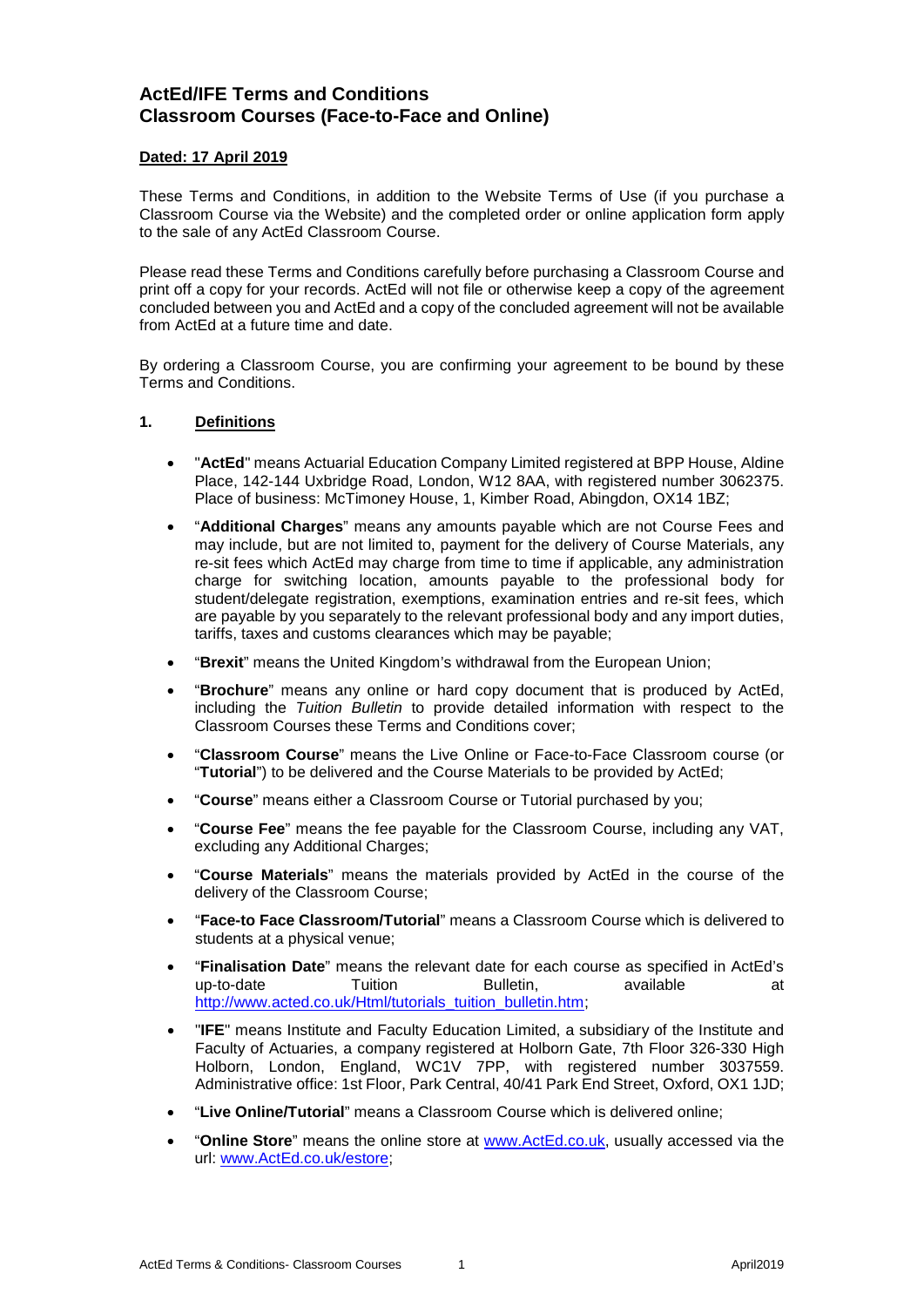- "**Terms**" means these Terms and Conditions, the completed order or online application form and the Website Terms of Use (if you purchase a Classroom Course via the Website);
- "**VAT**" means Value Added Tax or any applicable replacement and/or equivalent tax which applies to the Course Fee or Additional Charges;
- "**Website**" means [www.ActEd.co.uk](http://www.acted.co.uk/) and any and all sub domains of ActEd.co.uk including the Online Store;
- "**Website Terms of Use**" means the terms of use available at [https://www.bpp.com/terms-and-conditions/website-terms;](https://www.bpp.com/terms-and-conditions/website-terms) and
- "**you**" means the individual applying for the classroom course.

# **2. Ordering Procedure**

- 2.1. We recommend that you apply for your Course using our Online Store, where you will be able to view provisional venues and see an indication of the number of spaces available on each Course. Alternatively you may use the up-to-date Tutorial Application Form, available from ou[r Website.](http://www.acted.co.uk/)
- 2.2. The Online Store and order form allow you to specify your first, second and third choice Courses in each subject. If a place is available on your first choice Course when we receive your application, then you'll be given a provisional place on that Course. If your first choice Course is full, you'll be given a provisional place on your second choice Course and so on.
- 2.3. If all of your chosen Tutorials are full, your name will be added to the waiting list for your first choice Course. You may get a place on your first choice Course if a space becomes available, e.g. if another student cancels. You must let us know if you wish to be removed from a waiting list. Otherwise, cancellation charges will apply if you are subsequently allocated a place on that Tutorial and you cancel after the Cancellation Period (defined in Clause [4.2\)](#page-3-0).
- 2.4. Shortly after you apply for a Course we will email an acknowledgement of your provisional application. (You will only receive a letter in the post if we do not have an email address for you on our database.) If you do not receive an acknowledgement within four days for each of the Courses you have applied for, you should contact ActEd immediately to check that we have received your application.
- 2.5. We will email or write to you 2-3 days after the relevant Finalisation Date with full details of your confirmed Tutorial place.
- 2.6. A provisional place does not guarantee that the Course will run this will depend on a sufficient level of demand at finalisation. It is also possible, although unlikely that you could lose your place on the Course at finalisation if a student who applied before you, does not obtain a place on their first-choice Course due to a Course cancellation. Therefore, your place on a Course is not guaranteed until you receive a final confirmation of your booking. You should avoid making any travel arrangements or other commitments until you have received the final confirmation of your booking. You, or your employer, will receive an invoice for your Tutorial place shortly after the relevant Finalisation Date.
- 2.7. If you change your email address you must let us know immediately so that we can keep you up-to-date with details of your booking.
- 2.8. ActEd will endeavour to run all advertised Courses where we have received a sufficient number of applications by the Finalisation Date (this is normally, but not guaranteed to be, around 8 applications and depends upon the level of demand for other Courses).
- 2.9. We will endeavour but cannot guarantee to add extra groups at finalisation for students still on a waiting list at that time. You may choose to come off a waiting list and apply for another Course at any time.
- 2.10. When you place an order for a Classroom Course (either via the Online Store, by post or email) you are offering to purchase that Classroom Course on the Terms. ActEd shall have the right to decline or cancel your order.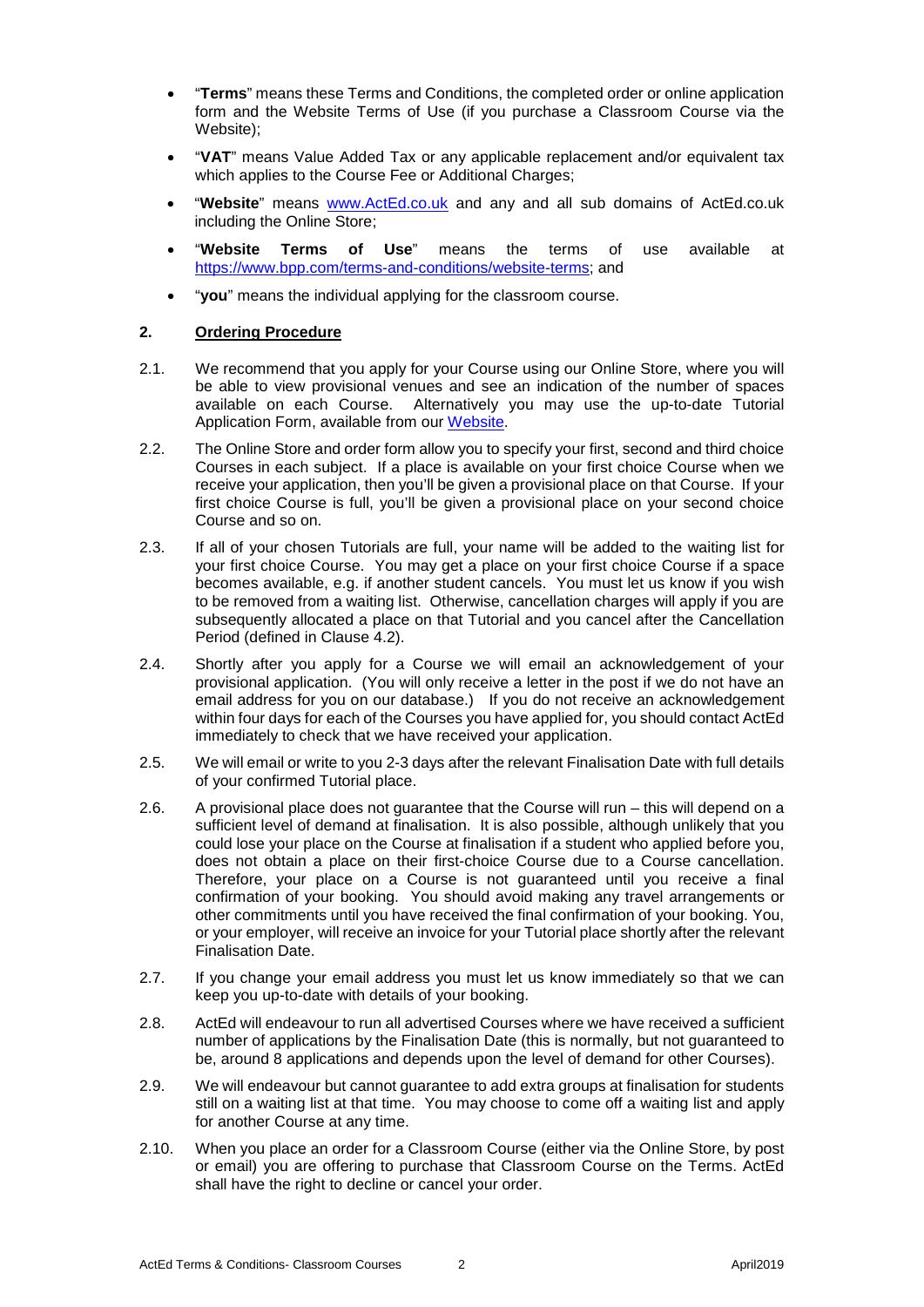- <span id="page-2-1"></span>2.11. A legally binding agreement shall not come into existence until ActEd has given you a confirmed place on a Course after its Finalisation Date, by either sending you a separate confirmation email or written confirmation by post, which will be effective upon sending or posting to you at the email or postal address you have provided.
- 2.12. Except where Courses are sold together by Acted in one bundle for a single price, where your order consists of multiple Courses, each individual Course will be treated by ActEd as a separate offer to purchase. Acceptance of your offer to purchase one or more of the Courses will not be an acceptance by ActEd of your offer to purchase any other Courses which make up your order.
- 2.13. ActEd reserves the right to withdraw Classroom Courses advertised for sale on the Website and/or the Brochure at any time without incurring any liability.
- 2.14. ActEd is prohibited from supplying any Course and/or Course Materials to any person or entity located in a US embargoed territory, as provided by the US Treasury Office of Foreign Assets Control (OFAC) from time to time.

# **3. Payment Terms**

- 3.1. The Course Fee (excluding VAT) for any Classroom Course at any given time will be displayed on the Website. The full Course Fee, including VAT but excluding any Additional Charges, will also be confirmed to you via email, in pounds sterling, before conclusion of the contract.
- 3.2. Unless your employer has pre-arranged payment facilities with ActEd, debit or credit card details must be provided when you place an order. Invoices are issued, and credit card payments taken, between 5 and 15 working days after the relevant Finalisation Date, once a place has been confirmed. If this time has already passed, we will charge your credit card or invoice you as soon as possible, and within 5 working days, after you have been given a confirmed place on a course.
- 3.3. Invoices to be settled by your employer (or your employer's agent) will be addressed to you personally at your office address unless your employer has already authorised the use of its company account for your order.
- 3.4. If you choose to pay by selecting the "invoice your company" link, subject to Clause [3.9,](#page-3-1) this will only be accepted by ActEd if your employer has approved credit terms with ActEd and upon receipt by ActEd of confirmation of booking approval from your employer. ActEd will review your order and invoice your employer directly.
- 3.5. If you use the Online Store and are only ordering a Classroom Course and are paying by credit card then, in order to capture your card details, we will charge you a nominal booking fee of £1 immediately. We can then charge you in full for your Tutorials once they have been finalised. The £1 charge cannot be refunded but it will be deducted from the Course Fee for your Tutorial booking.
- <span id="page-2-0"></span>3.6. ActEd reserves the right from time to time to change the amount of the Course Fee. In the unlikely event that due to a technical error, the amount of the Course Fee displayed on the Website or in the Brochure is incorrect, ActEd will notify you as soon as it reasonably can. If the correct amount of the Fee is higher than the amount displayed on the Website and/or in the Brochure, ActEd will contact you to notify you of the correct Course Fee, so you can decide whether or not you wish to continue with your order of the Course at the increased Course Fee.
- 3.7. Pursuant to Clause [3.6](#page-2-0) if you decide you want to cancel your order ActEd will give you a full refund in respect of any amount you have already paid in accordance with Clause 4. If the correct Course Fee is lower, ActEd will refund you the difference only between the amount which you have paid and the correct Course Fee payable.
- 3.8. The provision of the Classroom Course is contingent upon ActEd having received cleared funds from you or your employer (if you select to invoice your employer) in respect of the Course Fee for the relevant Classroom Course. Without prejudice to ActEd's rights and remedies under these Terms, if any sum payable is not paid in cleared funds within 20 days from the Finalisation Date if you are responsible for paying the Course Fee, or within 30 days from the date of the invoice if your employer is responsible for paying the Course Fee, ActEd reserves the right, forthwith and at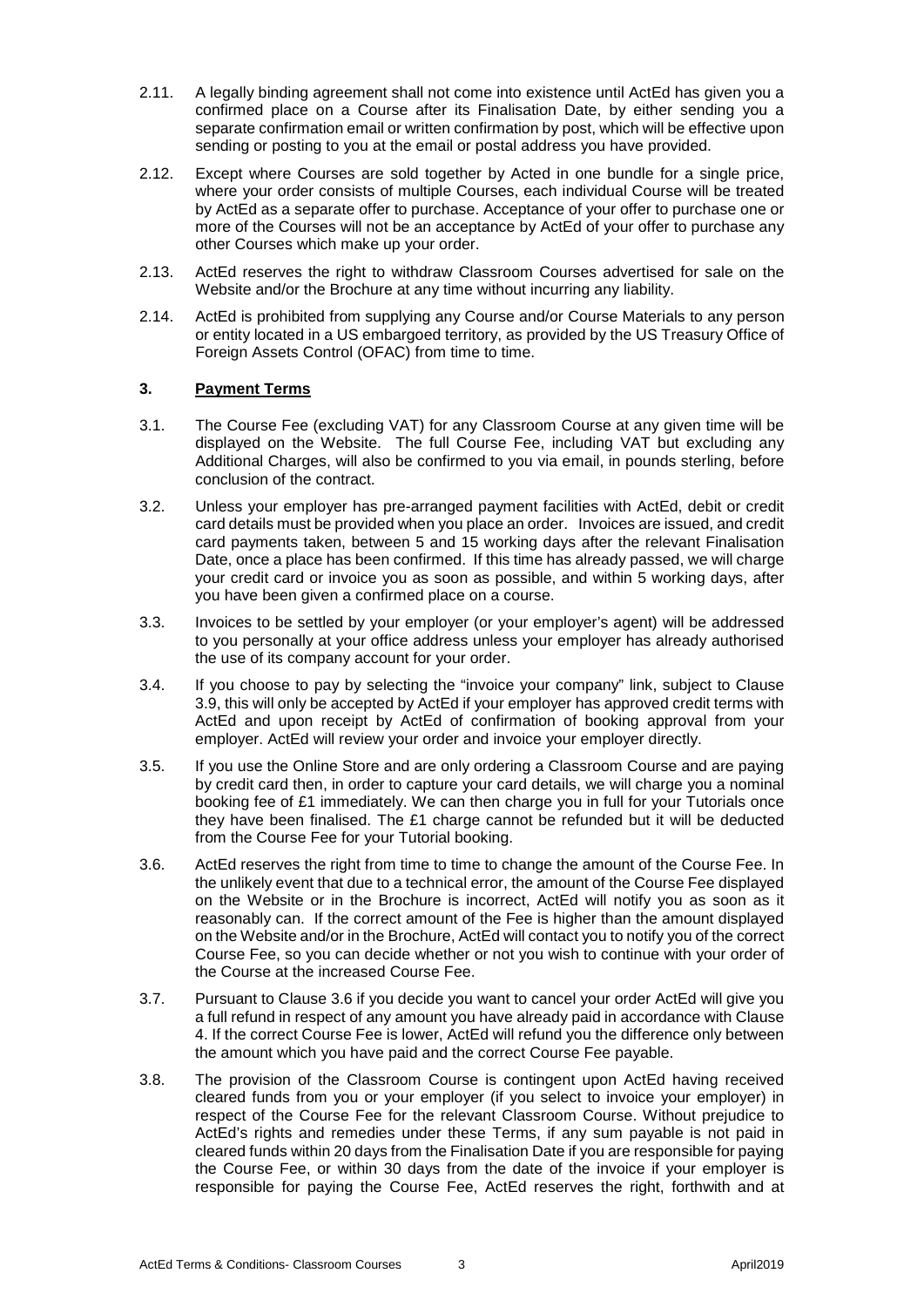ActEd's sole discretion, to suspend the provision to you and refuse you entry to the relevant Classroom Course, without incurring any liability to you or your employer.

- <span id="page-3-1"></span>3.9. Where you choose to invoice your employer for the payment of the Course Fee, the following additional terms shall apply:
	- Once you have been given a confirmed place on a course, ActEd will send an invoice to your employer (or their agent) within 20 days of the Finalisation Date, or the booking date if later;
	- Full payment is due within 30 days from the date of the invoice.
	- Payments should be made to IFE Ltd.
	- ActEd reserves the right to charge late payment interest on any outstanding invoices, at a rate of 8% above the Bank of England base rate.
	- ActEd reserves the right to recover any reasonable debt collection costs in connection with the Terms.
	- The employer is liable for all unpaid invoices.
- 3.10. The Course Fee excludes amounts payable to the professional body for student / delegate registration, exemptions and examination entries, which are payable by you separately and ActEd accepts no responsibility for payment of these fees.

# <span id="page-3-3"></span>**4. Cancellation and Deferral Terms for Face-to-Face and Online Courses**

- 4.1. Once you have applied, you may change your choice of Course or cancel without charge, so long as we are notified in writing (email accepted) by the Finalisation Date for the Course. You must let us know that you wish to cancel where you have been given a provisional place or been placed on a waiting list.
- <span id="page-3-0"></span>4.2. Under the Consumer Contracts (Information, Cancellation and Additional Charges) Regulations 2013 you may also cancel your Course booking within a period of 14 days from the day the contract is concluded in accordance with Clause [2.11](#page-2-1) ("**Cancellation Period**").
- 4.3. To cancel your place you must notify ActEd of your decision to cancel by a clear statement either by email to [ActEd@bpp.com;](mailto:ActEd@bpp.com) by fax to +44 1235 550085; by phone to +44 1235 550005; or by post to ActEd, McTimoney House, 1 Kimber Road, Abingdon, OX14 1BZ. You may use the attached model cancellation form, but it is not obligatory.
- <span id="page-3-2"></span>4.4. If you cancel a Course before the Finalisation Date or within 14 days from the day the contract is concluded in accordance with Clause [2.11,](#page-2-1) we will reimburse all payments received from you in respect of the cancelled Course, subject to any deduction in accordance with the Terms. We will make the reimbursement without undue delay, and not later than 14 days after the day on which we are informed about your decision to cancel this contract. The refund period will increase to 30 days if ActEd is unable to credit a UK bank account. Refunds will be made using the same method of payment as you used for the purchase. If you have chosen to invoice your employer, and at the time of cancellation the relevant invoice has not yet been paid, then such invoice will be cancelled.
- 4.5. If you attend one or more sessions of a Tutorial during the Cancellation Period, you will pay us an amount that is in proportion to your attendance.
- 4.6. If you cancel after the Cancellation Period, you will incur a cancellation fee of:
	- 50% of the Course Fee if you cancel more than seven days before the start of the Course.
	- 100% of the Course Fee if you cancel within seven days of the start of the Course.
- 4.7. If, at the Finalisation Date, you are not allocated a place on one of the Courses you requested, or you applied before the Finalisation Date and the dates of your Course have changed from those shown on the provisional timetable, you may cancel without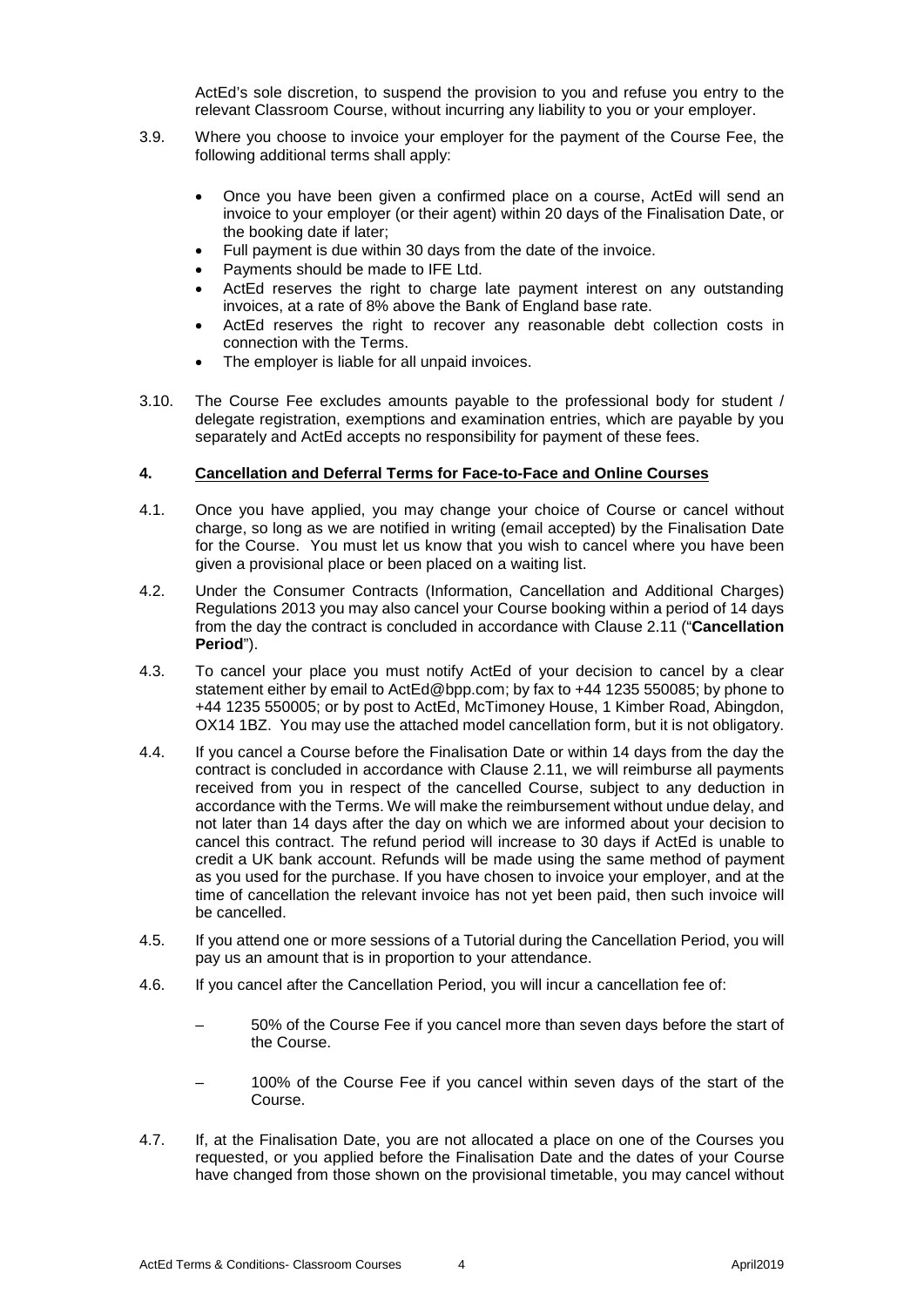charge up to seven days before the start of the Course. If you cancel within seven days of the start of the Course you will be invoiced 100% of the Course Fee.

- 4.8. If you cannot attend one or more days of your Tutorial, then you are still liable for the full cost of the Course. However, you may be able (but it is not guaranteed) to swap to another Course of the same type in the same subject – please contact ActEd for more details. If you might change your study plans in the light of your exam results, we recommend that you book a place on a Tutorial with a Finalisation Date after the results are published.
- <span id="page-4-0"></span>4.9. If you cancel your purchase of a Course you must return any Course Materials you may have received from ActEd without undue delay and not later than 14 calendar days after you inform ActEd of the cancellation to ActEd, McTimoney House, 1 Kimber Road, Abingdon, OX14 1BZ in a reasonable and resaleable condition. You will be liable for the cost of returning any Course Materials unless ActEd has agreed otherwise in writing.
- 4.10. ActEd reserves the right to withhold payment of part or all of your Course Fee refund until all Course Materials have been returned in accordance with Clause [4.9](#page-4-0) above or if Course Materials are not returned in a re-saleable condition.
- 4.11. If you receive free or reduced-rate access to the Live Online and subsequently cancel your Tutorial place (or your Tutorial does not run due to lack of demand), then you will be invoiced for the standard price of the Live Online (if used).
- 4.12. If, due to unforeseen circumstances, ActEd is unable to run a Classroom Course on a confirmed date, it will endeavour to provide an equivalent Tutorial at a later date. If you are unable to make the rearranged date then ActEd will refund the relevant cost for that day in line with Clause [4.4](#page-3-2) above.
- 4.13. Except as set out in this Clause [4,](#page-3-3) no cancellations and no deferrals will be permitted for a Classroom Course.
- 4.14. ActEd reserves the right to use its discretion to determine whether to make refunds and/or deferrals in exceptional circumstances which fall outside this Clause [4](#page-3-3) and to charge additional fees in any such event.
- 4.15. ActEd reserves the right to cancel a Course up to 14 days after its Finalisation Date if the number of students booked on the Course falls below 6 due to cancellations. ActEd will then endeavour to find a place for each student on an alternative Course but if this is not possible then we will reimburse to you all payments received from you or your employer in respect of that Course.
- 4.16. Your right to cancel and obtain any refund will be lost if you have given ActEd express consent to supply any services during the Cancellation Period and the service has been fully performed. If express consent has been given but the service is only part performed, you will be liable to pay for the services actually received.
- 4.17. If the contract is for the supply of digital content your right to cancel and obtain any refund will be lost if you have given ActEd express consent to supply the digital content to you during the Cancellation Period or if you access the digital content before the expiry of the Cancellation Period.
- 4.18. For further details of your rights under the Consumer Contracts Regulations you can visit your local Citizens' Advice Bureau or visit the Competition and Markets Authority website.

### **5. Classroom Courses**

- 5.1. You must comply with all health and safety rules and regulations and any other reasonable security requirements that apply at the premises at which Classroom Courses are provided.
- 5.2. You must only use the premises at which Classroom Courses are provided for the purposes of participating in Classroom Courses.
- 5.3. ActEd shall provide such presenters to present the Classroom Courses as it, in its sole discretion, deems fit and ActEd shall be entitled at any time to substitute any presenter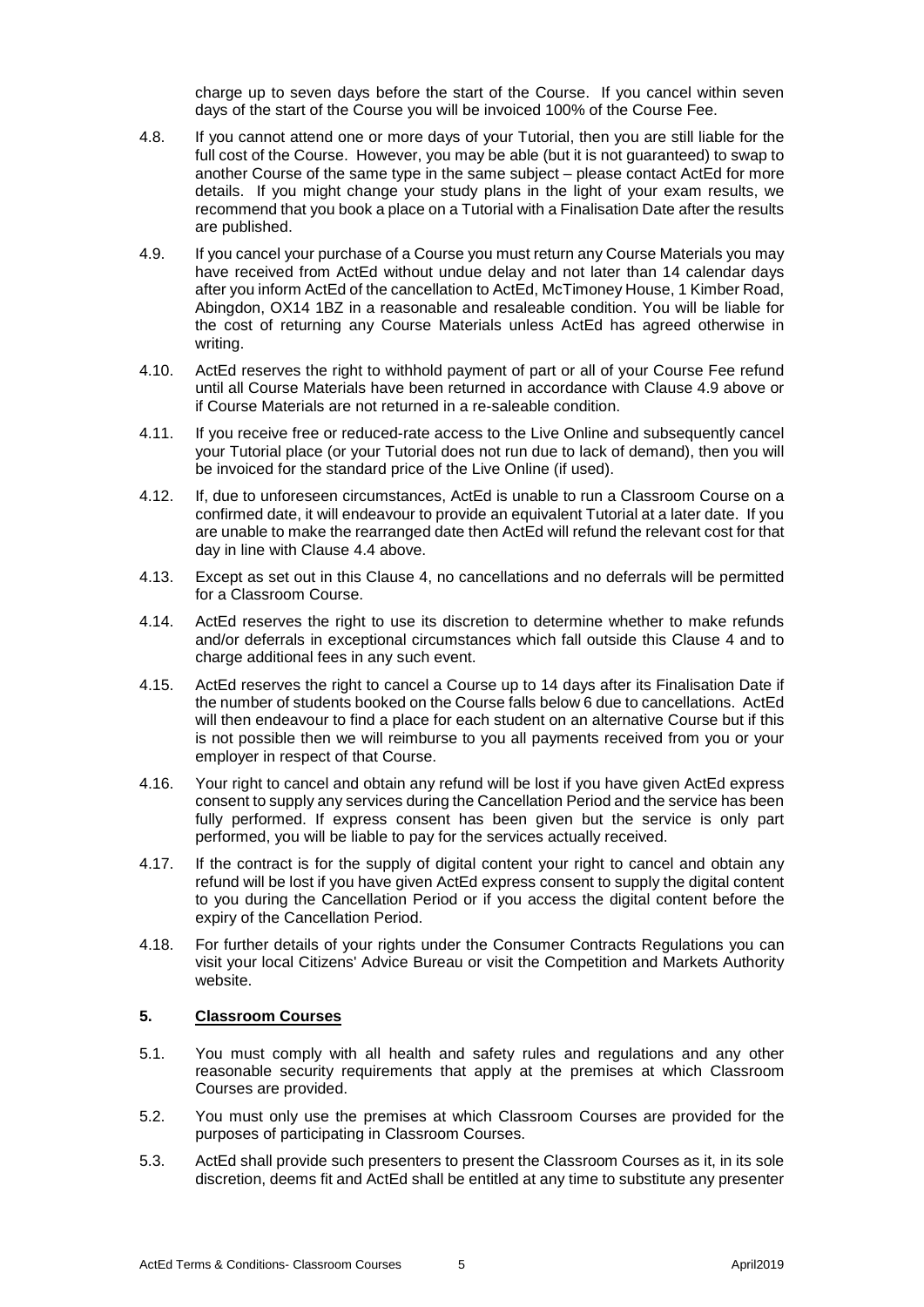with any other person who, in ActEd's sole discretion, it deems suitably qualified to present the relevant Classroom Course.

- 5.4. If you require a student visa to enable you to study with ActEd you are responsible for obtaining the necessary visa and for ensuring that your attendance is satisfactory to meet your visa requirements.
- 5.5. Your personal possessions are your sole responsibility and ActEd accepts no responsibility and/or liability for anything that is lost or stolen from its venues. You are advised during a Classroom Course to keep your valuables with you at all times.
- 5.6. Please note that it is your responsibility to check that the computer you plan to use to access an Online Tutorial is compatible with the [minimum specification requirement.](http://www.acted.co.uk/Html/online_classroom_live.htm) You acknowledge and accept that ActEd cannot be held responsible for any technical problems you encounter accessing an Online Tutorial.

#### **6. Live Online**

- 6.1. If purchase an Live Online at a discounted price alongside a Classroom Course, then the following terms in this Clause 6 shall apply.
- 6.2. The receipt of the Live Online content is personal to you and you may not transfer your rights to access the Live Online content or provide the Live Online content to any other person.
- 6.3. You may incur charges to your internet service provider while you are accessing and / or downloading Course Materials for the Live Online. Charges may also be payable to third parties for use of the software necessary to access and / or download Course Materials from the Live Online. You are responsible for paying these charges.
- 6.4. Save as expressly set out in the Terms, you may not modify, copy, reproduce, republish, upload, post, transmit or distribute in any way any the Live Online content. You may not modify, adapt, merge, translate, disassemble, decompile, recompile or reverse engineer any software forming part of the Live Online or create derivative works based on the whole of or any part of the Live Online or the Live Online into any software program. Use of the Live Online not expressly permitted in the Terms is strictly prohibited and will constitute an infringement of either ActEd's copyright or ActEd's other intellectual property rights, and / or the copyright or other intellectual property rights of ActEd's licensors.
- 6.5. If there is no fee paid by you to receive access to this product then no refund for this product is available in any circumstances.
- 6.6. If for any reason, the Face-to-Face Tutorial is cancelled by you, then access to the Online Course will be cancelled immediately unless you agree to purchase the Online Course at the full price.
- 6.7. If you have downloaded or accessed any Live Online Course Materials and subsequently cancel your Face-to-Face Tutorial, then a cancellation charge will apply so that the net cost to you of using the Live Online is equal to the full price.
- 6.8. Please note that it is your responsibility to check that the computer you plan to use to access the Live Online is compatible with the [minimum specification requirement](https://learn.bpp.com/lms/content/pages/support.html#QB1) that relates to the Live Online. You acknowledge and accept that ActEd cannot be held responsible for any technical problems you encounter accessing the Live Online.
- 6.9. You accept and acknowledge that periods of downtime may be required in respect of the information technology infrastructure connected to the Website and that technical support may not be available during such periods of downtime. Further you accept that you will not have a claim for breach of contract or otherwise in respect of such period of unavailability.
- 6.10. ActEd will use reasonable endeavours to make the Live Online available but cannot guarantee uninterrupted availability. ActEd reserves the right to suspend access to the Website for the purpose of scheduled or emergency maintenance, repairs or upgrades to improve the performance or functionality of the Website.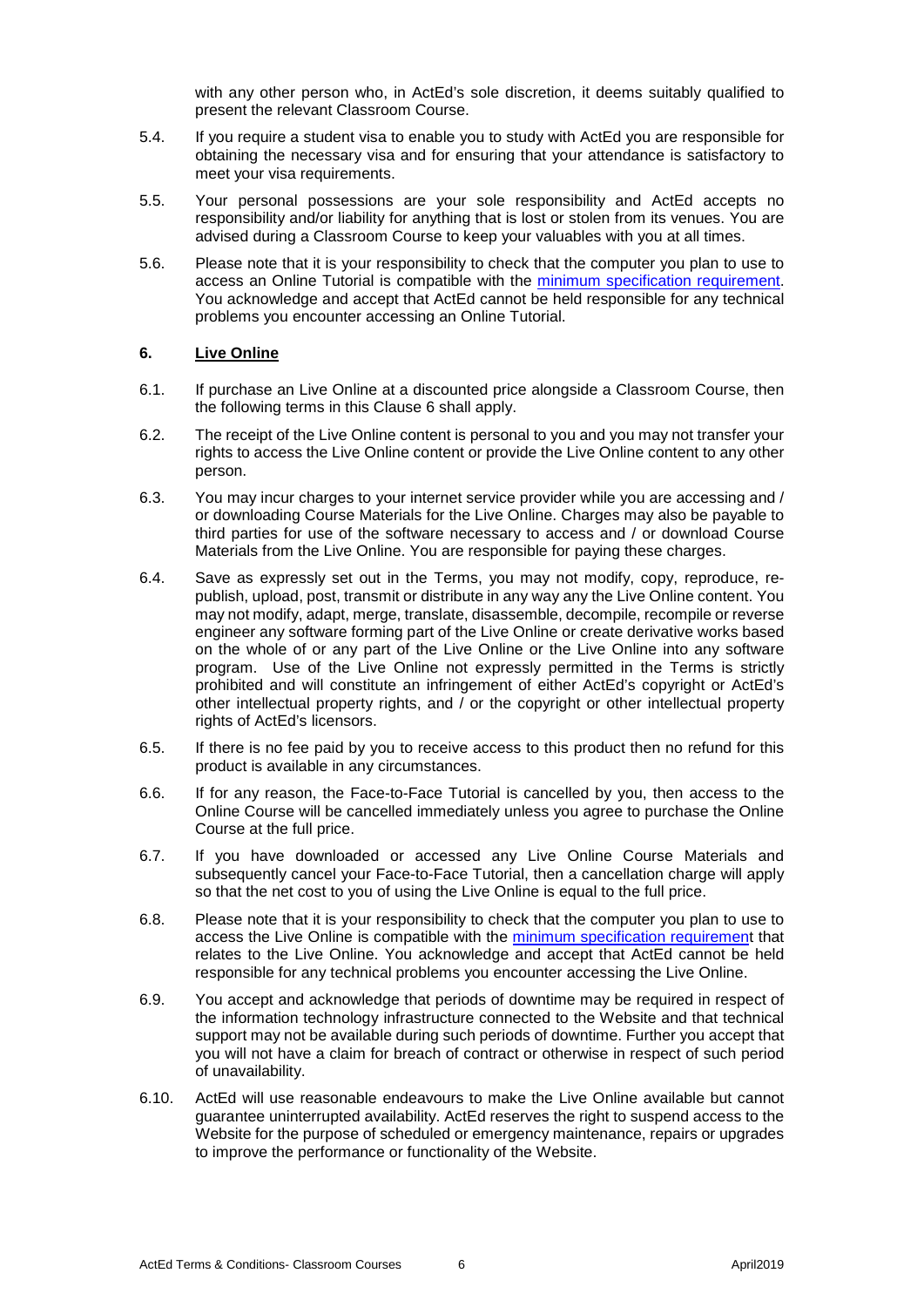- 6.11. You also accept and acknowledge that ActEd cannot be held responsible for any delay or disruptions to your access to the Live Online as a result of such suspension or any of the following:
	- interruption as a result of Brexit (including, but not limited to, any trade suspensions or suspensions or delays caused by changes to tariffs, customs or taxes (including VAT));
	- the operation of the internet and the World Wide Web, including but not limited to viruses;
	- any firewall restrictions that have been placed on your network or the computer you are using to access the Live Online;
	- failures of telecommunications links and equipment; or
	- updated browser issues.

# **7. Warranties**

- 7.1. ActEd does not make any commitment to you that the Classroom Course will meet any specific requirements that you have and ActEd expects you to take reasonable care to verify that the Classroom Course in question will meet your needs. ActEd does not make any commitment to you that you will obtain any particular result from your use of the Course Materials or that you will obtain any particular qualification on completion of the Classroom Course (unless otherwise stated on the Website).
- 7.2. ActEd does not make any commitment that the Live Online will be compatible with or operate with your software or hardware.
- 7.3. All representations, warranties and/or terms and/or commitments not expressly set out in these Terms and Conditions (whether implied by law, conduct, statute or otherwise) are hereby excluded to the maximum extent permissible at law.
- 7.4. You acknowledge that ActEd operates a zero tolerance policy in relation to inappropriate behaviour of students. In particular, abusive or violent behaviour directed at ActEd's staff or other students and unfair or dishonest practices including but not limited to cheating, will not be tolerated under any circumstances. ActEd may at its reasonable discretion and without liability or an obligation to refund Course Fees, refuse to supply any Classroom Course to any student and may refuse to admit to, and may remove from any ActEd premises, any student whose participation in any Classroom Course would, in ActEd's reasonable opinion, be undesirable or whose behaviour ActEd considers is or may be in breach of the Terms.

# <span id="page-6-0"></span>**8. Limitation of Liability**

- 8.1. The exclusions and limitations of liability contained in these Terms and Conditions do not apply to a party's liability: (i) for fraud; (ii) for death or personal injury caused by its negligence; or (iii) where such limitation or exclusion cannot lawfully be excluded.
- 8.2. Except as set out in these Terms, ActEd shall not be responsible for losses that result from its failure to comply with these Terms and Conditions including, but not limited to, losses that fall into the following categories:
	- indirect or consequential losses;
	- loss of income or revenue;
	- loss of business;
	- loss of anticipated savings; or
	- loss or corruption of data.
- 8.3. Save as otherwise set out in this section "Limitation of Liability", ActEd's maximum aggregate liability to you for any claims that you may have against ActEd for direct loss in contract, tort or otherwise arising out of or in connection with these Terms and Conditions, the Classroom Course, your use of the Course Materials and any technical support shall be limited to the amount of the Course Fee which has been paid, or is payable, by you or on your behalf.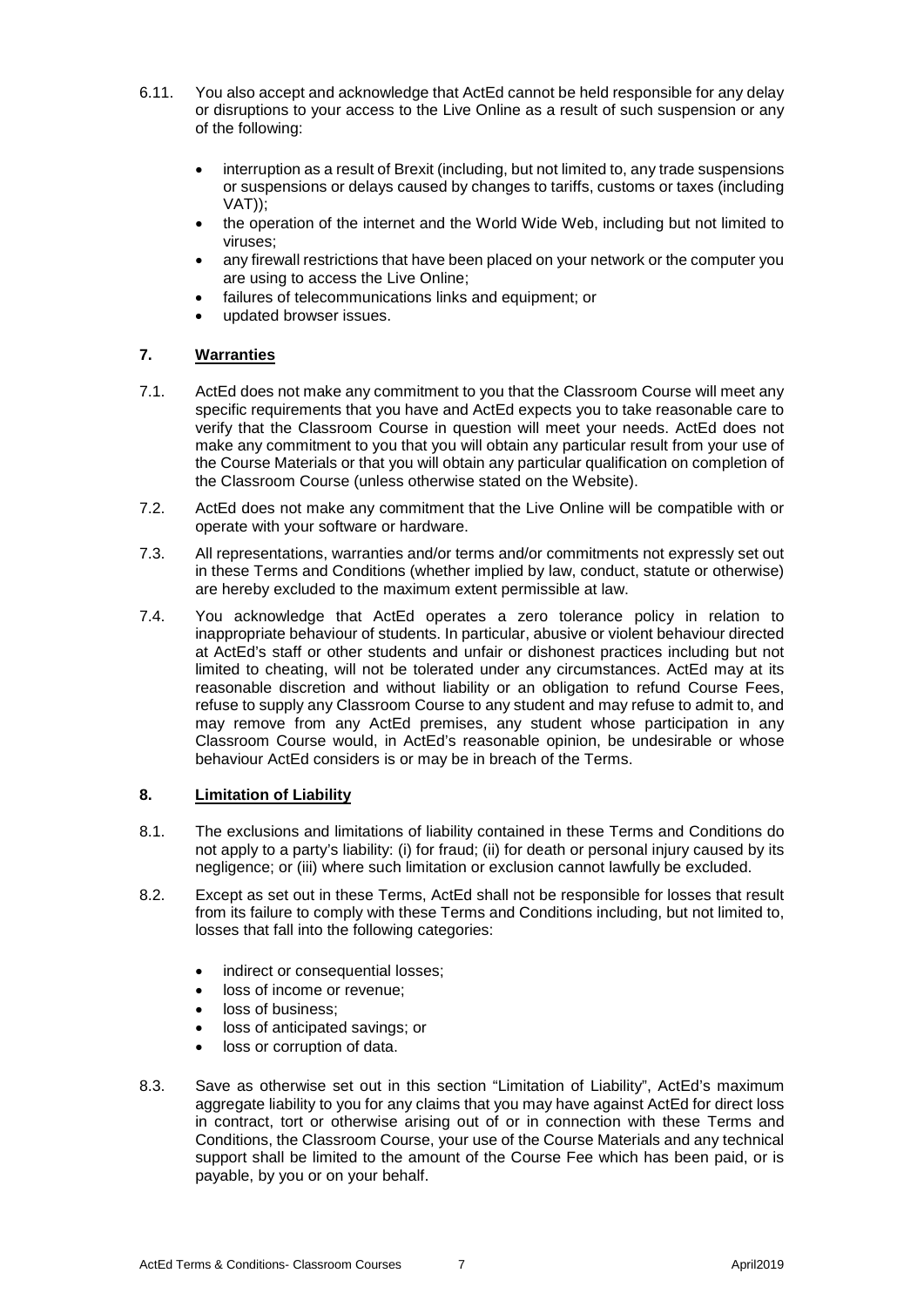- 8.4. ActEd will not be held responsible for any delay or failure to comply with its obligations under these Terms if the delay or failure arises from any cause which is beyond ActEd's reasonable control, including any delays or suspensions as a result of Brexit. This condition does not affect your statutory rights.
- 8.5. Each provision in this Clause [8](#page-6-0) shall be construed separately as between you and ActEd. If any part is held to be unreasonable, inapplicable, or unenforceable, but would be valid if some part thereof was deleted such provision shall apply but with such modification as may be necessary to make it valid and effective.

# **9. Disclaimer**

9.1. The Classroom Courses are for training purposes only. ActEd will not accept any responsibility to any party for the use of these materials for any purpose other than training, including but not limited to the giving of advice by you to any third party.

# **10. Intellectual Property**

- 10.1. At all times, ActEd or IFE remains the owner of the intellectual property in the Classroom Courses and the Course Materials. No Classroom Course and/or Course Materials nor any part of them may be reproduced, stored in a retrieval system or transmitted any form or by any means without the prior written permission of ActEd.
- 10.2. In consideration of receipt by ActEd of the Course Fee, ActEd grants to you a nonexclusive, non-transferable licence to use the Course Materials for the sole purpose of studying for the Classroom Course.
- 10.3. Save as expressly set out in these Terms and Conditions, you may not modify, copy, reproduce, re-publish, upload, post, transmit or distribute in any way any of the Course Materials. Use of the Course Materials in any way not expressly permitted in these Terms and Conditions is strictly prohibited and will constitute an infringement of either ActEd's copyright or ActEd's other intellectual property rights, and / or the copyright or other intellectual property rights of ActEd's licensors.

# **11. Data Protection**

- 11.1. ActEd will process the information it receives from you or otherwise holds about you in accordance with the Terms and its [privacy policy.](https://www.bpp.com/privacy) You consent to the use by ActEd of such information in accordance with these Terms and Conditions and ActEd's privacy policy.
- 11.2. In particular, ActEd draws your attention to the following:
	- ActEd is the controller of your personal data;
	- Your personal data is processed by ActEd to:
		- o enable ActEd to perform its obligations and enforce its rights under these Terms and Conditions;
		- $\circ$  inform you of feedback and test results; and  $\circ$  communicate with your employer (where you
		- communicate with your employer (where your employer is paying your Course Fees) regarding your progress, results and attendance.
	- ActEd belongs to the BPP Professional Education Group and may share the information you provide with other members of the BPP Group including outside of the EEA.
- 11.3. Our privacy policy sets out your rights as a data subject and how you can exercise those rights. You will not have to pay a fee to access your personal data (or to exercise any of the other rights). However, we may charge a reasonable fee if your request is clearly unfounded, repetitive or excessive. Alternatively, we may refuse to comply with your request in these circumstances.
- 11.4. We may need to request specific information from you to help us confirm your identity and ensure your right to access your personal data (or to exercise any of your other rights). This is a security measure to ensure that personal data is not disclosed to any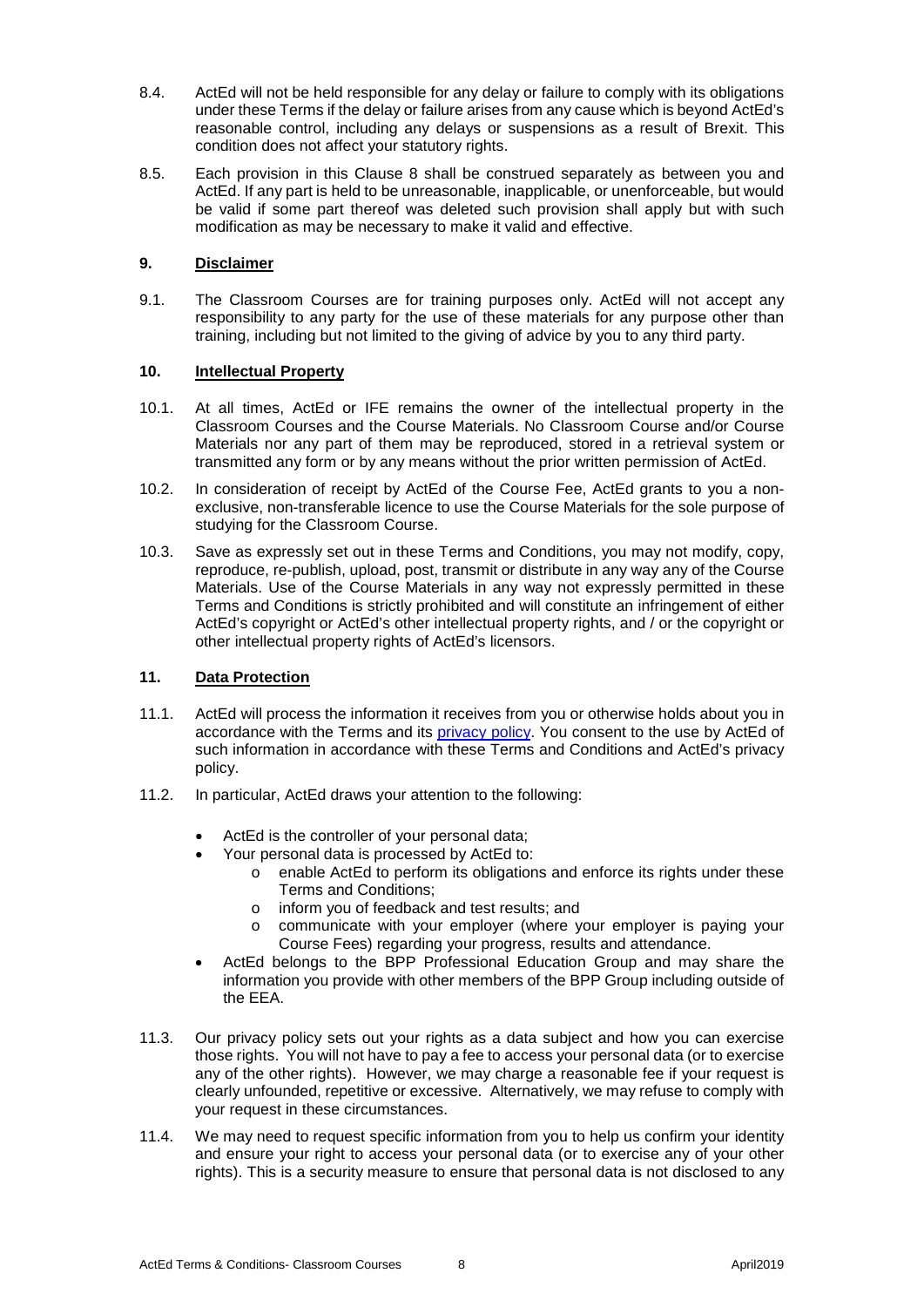person who has no right to receive it. We may also contact you to ask you for further information in relation to your request to speed up our response.

11.5. If you have any questions about ActEd's use of your personal data, or you wish to exercise any of your data subject rights, please contact [dataprotection@bpp.com.](mailto:dataprotection@bpp.com)

# **12. Validity**

12.1. If any provision of these Terms and Conditions is held to be invalid or unenforceable by any tribunal of competent jurisdiction, the remaining provisions shall not be affected and shall be carried out as closely as possible according to the original intent.

#### **13. Notices**

- 13.1. Any notices required to be served by ActEd under these Terms and Conditions will be deemed properly served if sent via prepaid postage to the postal address, or emailed to the email address, notified by you to ActEd, at ActEd's discretion.
- 13.2. Any notices required to be served on ActEd by you will be deemed properly served if sent to the address set out at the end of these Terms and Conditions.

# **14. General**

- 14.1. ActEd may update or amend these Terms and Conditions from time to time to comply with law or to meet its changing business requirements without notice to you. Any updates or amendments will be posted on the Website.
- 14.2. These Terms and Conditions supersede any other terms and conditions previously published by us and any other representations or statements made by us to you, whether oral, written or otherwise.
- 14.3. You may not assign or sub-contract any of your rights or obligations under these Terms and Conditions to any third party unless we agree in writing.
- 14.4. ActEd may assign, transfer or sub-contract any of its rights or obligations under these Terms and Conditions to any third party at its discretion.
- 14.5. No relaxation or delay by ActEd in exercising any right or remedy under these Terms and Conditions shall operate as waiver of that right or remedy or shall affect its ability to subsequently exercise that right or remedy. Any waiver must be agreed by ActEd in writing.
- 14.6. The agreement between you and ActEd which is compromised in the Terms is not intended to be for the benefit of any third party, and shall not be exercised by any other person under the Contract (Rights of Third Parties) Act 1999 or otherwise.
- 14.7. The Terms are governed by and construed in accordance with the laws of England and Wales. You agree to submit to the exclusive jurisdiction of the English courts.
- 14.8. ActEd's Complaints Procedure can be found [here.](http://www.acted.co.uk/Html/terms_conditions.htm)

# **15. Contact Details**

| Telephone: | 01235 550005           |
|------------|------------------------|
| Fax:       | 01235 550085           |
| Email:     | ActEd@bpp.com          |
| Post:      | ActEd                  |
|            | <b>McTimoney House</b> |
|            | 1 Kimber Road          |
|            | Abingdon               |
|            | <b>OX14 1BZ</b>        |